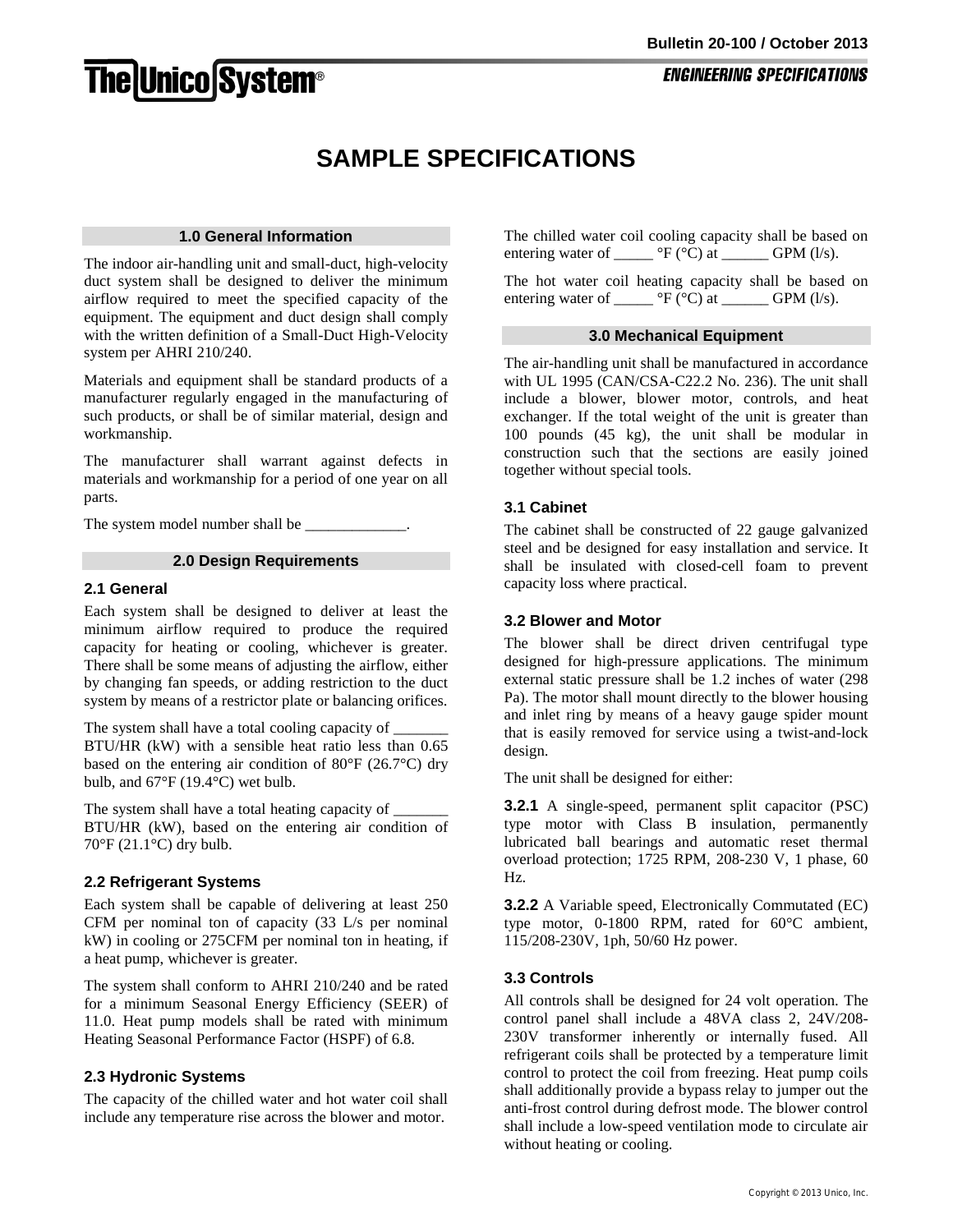A third party low ambient head pressure control shall be installed to maximize system capacity as the outdoor temperature drops. This control shall maintain head pressure by controlling the condenser fan. It shall be compatible with the condenser fan motor.

A Mild Weather Kit Control, Model UPC-65\*, shall be installed on each heat pump to limit head pressure, preventing nuisance tripping of the compressor high pressure switch when heating is required during warm ambient conditions.

OPTIONAL. The controls shall include a soft-start softstop feature; relays for a humidifier, ERV, hot water coil, and chilled water coil; the ventilation mode shall be half speed and operate using less than 30% of the full speed power.

Where an EC motor is used, the manufacturer shall include the ability to: 1.) modulate the airflow delivered by the blower in each mode of operation, 2) limit the maximum RPM of each mode 3) operate the blower in any Mode regardless of a system call for operation in that Mode 4) view system operating parameters such as flow rate, motor rpm, control board switch positions and other such data as may be necessary to operate and troubleshoot the system and 5) log operational parameters of the blower and control program.

# **3.4 Heat Exchangers**

#### **3.4.1 Refrigerant Coil**

Refrigerant coils shall have 3/8-inch (9.5-mm) minimum diameter copper tubes with mechanically bonded or soldered aluminum fins. Each coil shall be dehydrated and sealed after testing and prior to evacuation and charging. Each coil shall contain a nitrogen holding charge of  $100 \text{ psig}(0.70 \text{ kg/sq cm}) \pm 10\%$ .

The coils shall be designed for R410A refrigerant, but shall function with R-22 and R407-C as well. Refrigerant metering shall be accomplished with an externally equalized thermal or electronic expansion valve with threaded connections of either Chatleff or flare type. The valve may alternately be directly brazed in. Heat pump coils shall include an internal or external bypass check valve. Liquid line connection shall be  $3/8$  inch (9.5-mm) ODF. Suction line connection for 2 to 5 ton systems shall be 7/8 inch (22.2-mm) ODF and 5/8 inch (15.9-mm) ODF for 1 to 1.5 ton systems.

#### **3.4.2 Hydronic Coil**

Hydronic coils shall be designed for 150 psig (10.5 kg/sq. cm)at 200°F (93°C). Each coil shall include a vent and a drain plug. The vent plug shall be at the highest practical point of the coil. The drain plug shall be at the lowest practical point of the coil. Hot water coils shall be installed by sliding into the cabinet for easy installation and service. All water coil connections shall be 7/8 inch (22.2-mm) OD except for coils with nominal capacity of less than 24,000 Btu/hr which shall be 5/8 inch (15.9 mm) OD.

# **3.5 Drain Pan**

All cooling coils shall have a stainless steel primary drain pan. The primary drain connection shall be ½ inch FPT for units less than 2-ton capacity, and ¾ inch FPT for all larger units.

All primary drain pans shall be trapped with a 2.5 inch (64 mm) deep clear trap with removable cleanout caps.

For all installations where an overflow of condensate can cause damage, a secondary drain pan shall be installed under the entire unit with a separate non-trapped drain connection.

# **3.6 Electric Heater**

The electric heater shall have its own separate control box with built-in circuit breakers and safety limits. It shall be

\_\_\_\_\_\_ kW, 230 volt, 60 Hz. It shall be in its own cabinet and installed in the supply plenum at least 4 feet (122 cm) from any upstream equipment or fitting, and at least 2 feet (61 cm) from any downstream fitting.

The electric duct heater shall be built with stages, with the first stage greater or equal to the other stages. The electric heaters shall be listed per UL 1995. Additionally, the electric heater will have a defrost circuit where one or more stages will be energized during the defrost mode if installed with a heat pump.

#### **4.0 Air Distribution**

The air distribution system shall be designed with a pressurized manifold (supply plenum) that feeds either 2 inch (50.8-mm) or 2.5-inch (63 mm) supply ducts directly into the conditioned space. All ducts and connections shall be designed for 2 inches (50.8-mm) water column static pressure.

A minimum of outlets per nominal ton (3.5 kW) for 2-inch outlets or \_\_\_\_\_ outlets per nominal ton (3.5 kW) for 2.5-inch outlets shall be installed. The number and placement of the outlets shall be in accordance with the manufacturer's instructions, based on the room-byroom load analysis. The number of outlets shall be based on design considerations including acceptable noise level and the use of electric heaters. Balancing is accomplished by matching the number of outlets in each room to the required load, using balancing orifices.

Duct insulation R-factor shall comply with the local building code and any BOCA or ICC engineering evaluation reports. All duct shall have a minimum insulation of R4, and for ducts insulated R6 or above, the insulation shall be composed of two layers of insulation separated by a Mylar layer for extra leak protection.

Duct shall additionally conform to the specifications set forth in ICC-ES PMG-1002.

# **4.1 Main Plenum**

The plenum may be insulated and sealed metal duct or fiberglass duct board. Fiberglass ductboard shall be \_\_\_ (1 or 1.5 inches) (25.4, 38 mm) thick. The plenum shall